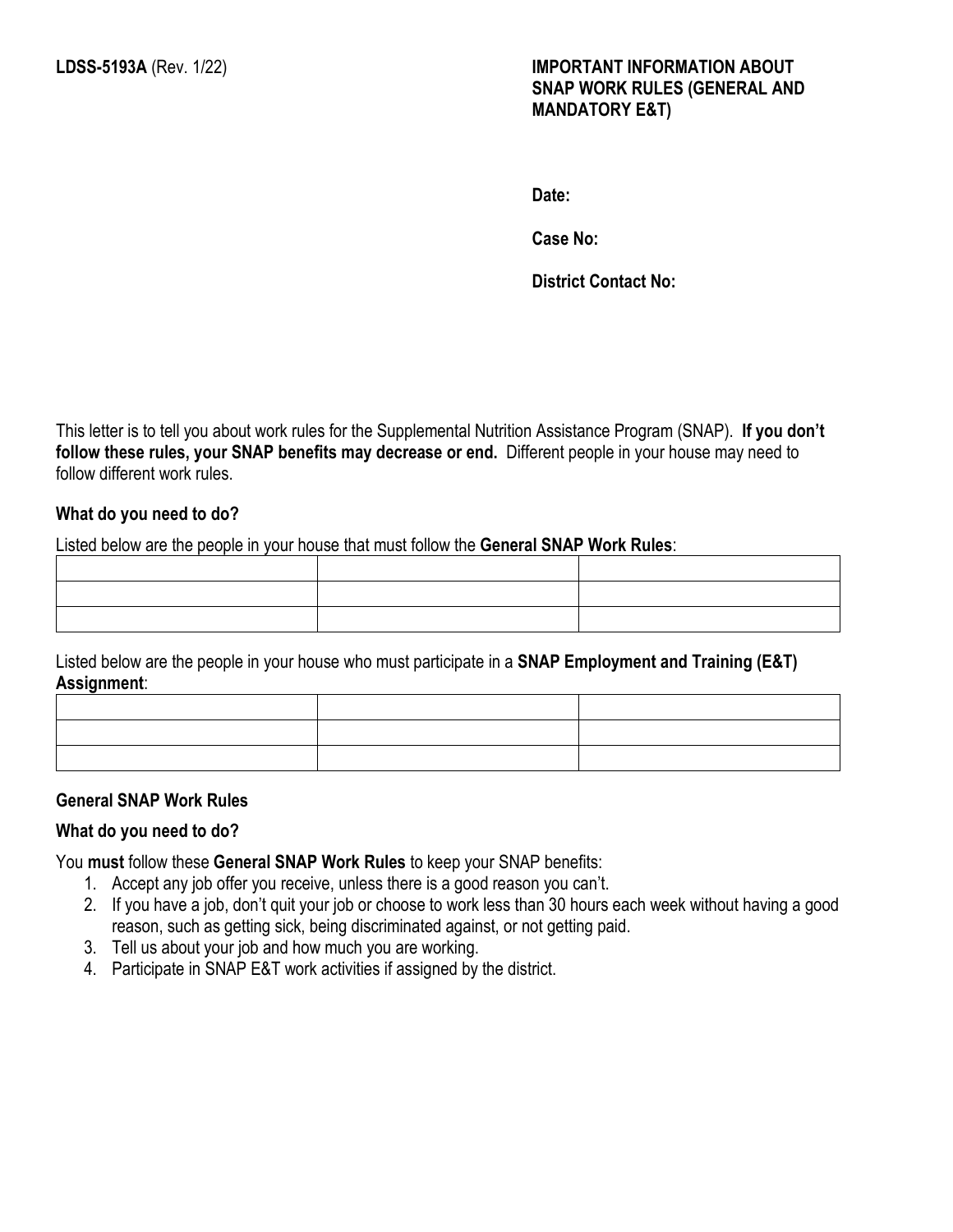### **Does everyone need to follow these General SNAP Work Rules?**

No. You **may not** have to follow these rules if you are:

- Younger than age 16, or age 60 years or older,
- A 16 or 17-year-old who is not the head of the household OR who is in school or in an employment program at least half-time,
- Unable to work because of a mental or physical reason,
- Taking care of a child younger than age 6,
- Taking care of an incapacitated person,
- Meeting the work rules under the Temporary Assistance for Needy Families (TANF) program,
- Receiving or applying for unemployment benefits,
- Participating in a drug or alcohol addiction treatment program,
- Enrolled in a school, training program or college at least half-time (students may be subject to other eligibility rules),
- Already working at least 30 hours a week,
- Already earning \$217.50 (30 times the federal minimum wage) or more a week, OR
- An SSI applicant or recipient.

*Note: The SNAP caretaker of a child under 6 who is also receiving TANF and fails to comply with a work experience assignment may be subject to a SNAP work sanction.*

## **What should you do if you think one of these reasons applies to you?**

**Call the District Contact Number on the first page of this letter as soon as possible** if you think one of these reasons applies to you, or someone in your house.

# **What are SNAP E&T assignments?**

The SNAP E&T program can help you and people in your household gain skills and find work. People assigned to SNAP E&T may be required to participate in supervised job search, job readiness activities, work experience, job skills training, vocational training, educational training, apprenticeships, subsidized employment, or other work activities. SNAP E&T participants receive case management services which may include assessments, personalized employment plans, progress monitoring, and coordination with other service providers.

If the district assigns you or someone in your house to participate in SNAP E&T, they cannot ask you to participate in work activities and/or employment to meet the SNAP work requirement for more than 30 hours per week (no more than 120 hours per month). A person may choose to participate in work activities for more than 30 hours per week but cannot be required to do so.

Note: People who are also receiving Temporary Assistance (TA) benefits may be required to participate in work activities for up to 40 hours per week. The assigned work activity for these people is generally a combined TA and SNAP work assignment. A person who receives TA and SNAP and does not comply with assigned work activities willfully and without a good cause reason may be subject to a TA work sanction. However, if the person participates in the assigned work activities for at least 30 hours per week (120 hours per month), the house's SNAP benefits will not be affected.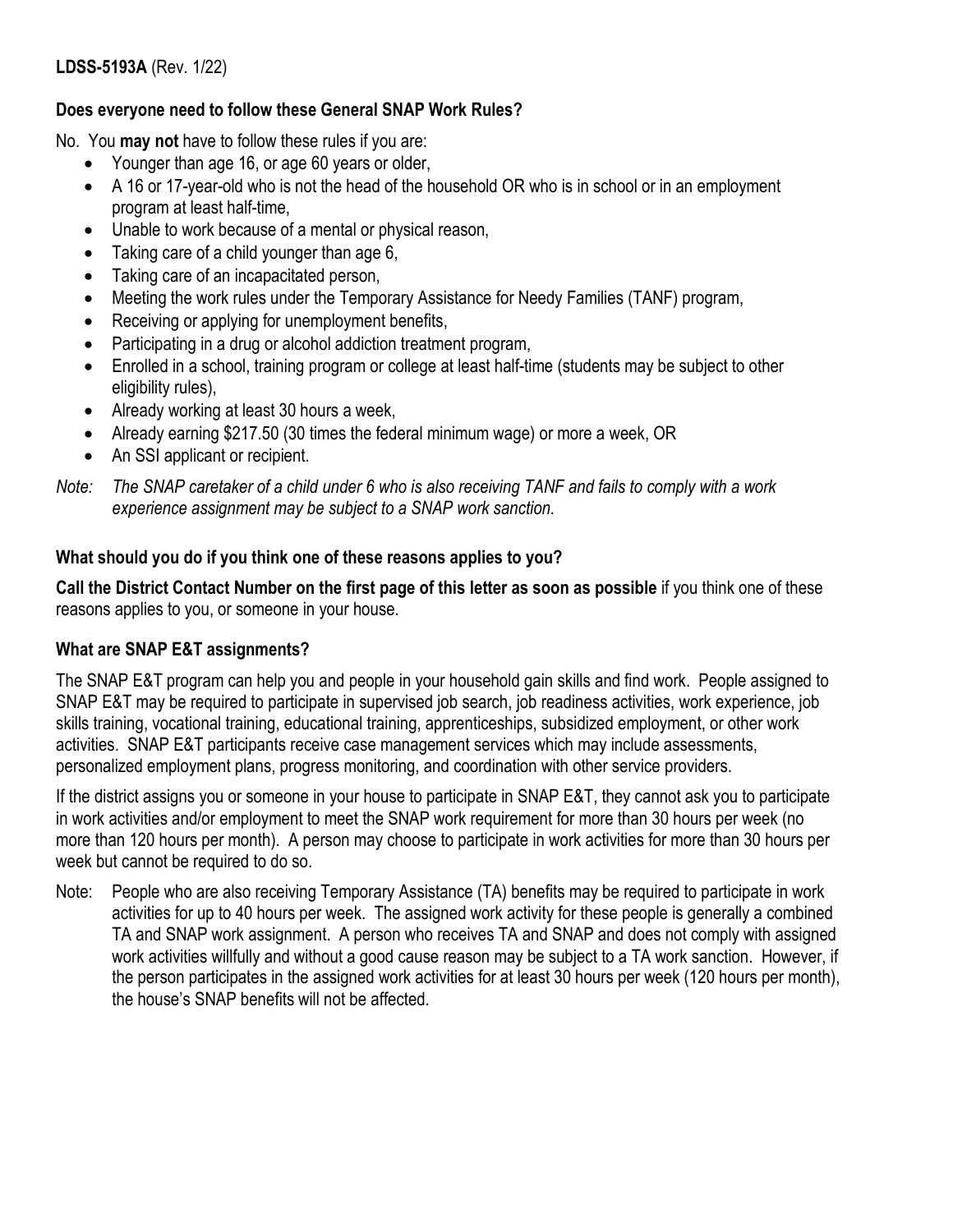### **What if you have costs from doing the program?**

The district must pay costs for you or people in your house that are necessary and reasonable to participate in a SNAP E&T activity. These costs may include:

- Transportation
- Childcare
- Personal safety items or equipment
- Other reasonable required costs, such as tools, books, and uniforms

If the district cannot pay a person's costs to participate in a SNAP E&T assignment, the person will be excused from participating.

If the district tells you or someone in your house that you must participate in a SNAP E&T work activity, the person must participate. If the person does not participate in the SNAP E&T assignment or quits willfully and without a good cause reason, they may lose their SNAP benefits.

## **What if you have good cause for not following these rules?**

Good cause reasons for not following the rules include issues that a person cannot control such as getting sick, having a household emergency, or not being assigned to a suitable activity by the district. These are some examples of good cause reasons but there are others, too. A person must provide proof of any good cause reason when asked by the district. A person who believes they should be excused from following the SNAP work rules must also provide proof, if requested by the district. For example, the district might ask for a statement from the person's healthcare practitioner, such as a doctor who is treating them or other documents showing the person had good cause for not following the rules or should be excused.

A person who believes that they have a good cause reason for not completing a SNAP E&T assignment or believes they should be excused from following the General SNAP Work Rules should call the District Contact Number on the first page of this letter to discuss this information.

# **What happens if you do not follow these General SNAP Work Rules?**

You may lose your SNAP benefits if you don't follow these work rules or do not complete a mandatory SNAP E&T assignment and you don't have a good reason.

If a person does not follow the General SNAP Work Rules or does not participate in a SNAP E&T assignment, they will be sent a Conciliation Notification. The person will be offered a meeting with the district to explain why they did not participate.

A person who receives a Conciliation Notification must contact the district by the date on the Conciliation Notification to explain why they did not participate. If the district decides the person had a good cause reason for not following the rules, the household's SNAP benefits will not be reduced or stopped. If the district decides the person did not have a good cause reason, the individual will be offered a chance to participate in the same activity they did not complete in order to not lose SNAP benefits. If the district decides that the same activity is not available or is not a good fit for the person any longer, the person may be asked to complete another activity. If the person does not complete the activity or prove they had a good cause reason, their household's SNAP benefits may decrease or stop.